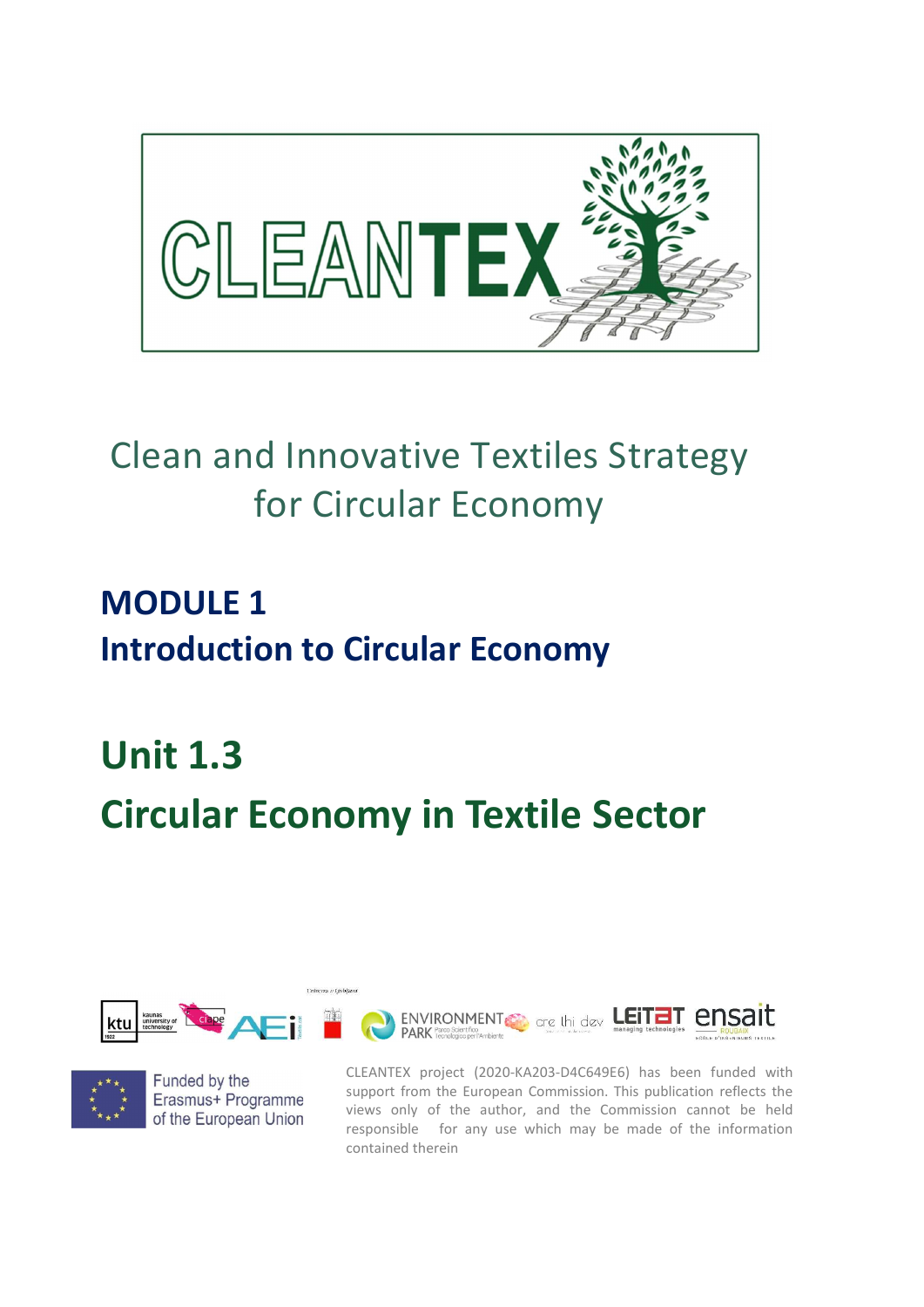#### Unit 1.3 deals with:

definition and principles of Circular Economy;

the environmental, social and climate impacts of the current textile production;

Transition to from a fast to a circular fashion system and its application in textile supply chain with a particular focus on measures, challenges, barriers to be addressed.

At last initiatives and platforms towards Circular Economy in textile are presented.

Although there is not a clear origin of the circular economy, there is evidence that the first concepts related to this term arose in the 70s, although it was not until the 90s when it began to have greater repercussion. Even though there isn't a clear creator, there are several contributors to this "new" concept of economy, the main contributors are professor John Lyle, William McDonough, a chemist called Michael Braungart and the architect and economist Walter Stahel.

#### What does mean Circular Economy?

Circular Economy is a concept with many definitions: the most prominent and accepted was provided by The Ellen Mc Artur foundation, which reads:

"An industrial system that is restorative or regenerative by intention and design. It replaces the 'endof-life' concept with restoration, shifts towards the use of renewable energy, eliminates the use of toxic chemicals, which impair reuse, and aims for the elimination of waste through the superior design of materials, products, systems, and, within this, business models".

The collection of concepts composing the circular economy enables reducing the waste by incorporating reusing components of goods by design via closed loop and cascaded approaches, containing the dependence of the economy on material and energy inputs, increasing the resilience of the economic system, the preservation of the environment, supplying the growing demands of the ever more populated planet and increasing the operationability and cost -efficiency of production.

Since the Industrial Revolution in the 18th century, the "linear economy model" has been the most accepted version of economic model. During the era of industrialization stages, raw materials were abundantly available for cheap prices, and this model was the model of business due to the developing technologies. In fact, it manifested the growth of material production, employment, cities' development, living standard, profit, and also the demand for all goods.

By this economic model, the companies extract the raw material from the resources, convert them into products, and distributed them to the society. The customers of these products use them for a given time depending upon the product quality and type. Once the customer's need or the lifetime of the product ends, the product is disposed of as waste ultimately. The only possible way to discard the disposed wastes is through either landfill or incineration. In this model, the attempt of the product or waste to extract or to recover the useful raw material is merely absent.

Circular economy is an alternative model that assumes an endless flow of raw materials, product lifecycle extension and incorporates the principle "reduce, reuse, recycle" instead of the principle "take, make, dispose".

Reduce use less material, energy and produce less waste/pollution

Reuse: operation by which a product or component is used repeatedly and for long periods of time, for its original purpose, without being significantly modified, remade, or recycled. Products might need to be 'prepared for reuse', which often involves cleaning, repairs, or small modifications so that they can continue to be used throughout time and multiple users.

Recycling: the process of reducing a product back to its basic material level, reprocessing those materials, and using them in new products, components or materials.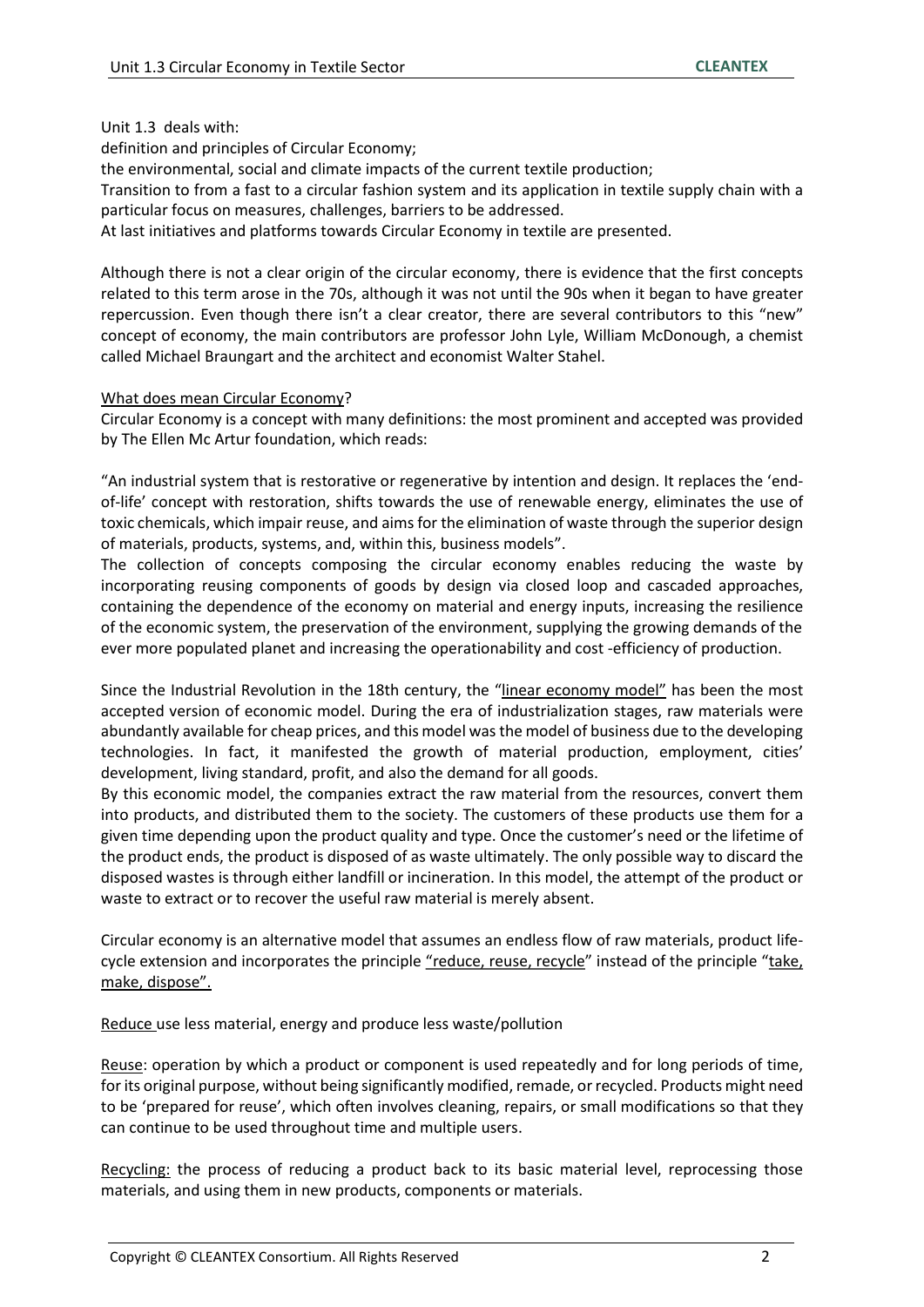According to the Ellen MacArthur Foundation there are three core principles associated with transition to a circular economy:

#### Reduce- Design out waste and pollution

A circular economy reveals and designs out the negative impacts of economic activity that cause damage to human health and natural systems. This includes the release of greenhouse gases and hazardous substances, the pollution of air, land, and water, as well as structural waste such as traffic congestion.

#### Preserve- Keep products and materials in use

A circular economy favours activities that preserve value in the form of energy, labour, and materials. This means designing for durability, reuse, remanufacturing, and recycling to keep products, components, and materials circulating in the economy. Circular systems make effective use of biobased materials by encouraging many different uses for them as they cycle between the economy and natural systems.

#### Regenerate - Regenerate natural systems

A circular economy avoids the use of non-renewable resources and preserves or enhances renewable ones, for instance by returning valuable nutrients to the soil to support regeneration, or using renewable energy as opposed to relying on fossil fuels.

The visualisation of the circular economy as a "butterfly" was created by Ellen Mc Arthur Foundation: the right side illustrates the technical cycle and closing the loops of resources facilitated by circularity strategies such as reuse, refurbish and recycling; the left side of the diagram shows the biological cycle and the loops and cascades assuring the sustainable management of biological resources and creating renewable flows and stocks. The ultimate aim of this economic model is to minimize the extraction of raw materials and waste generation.

This linear system leaves economic opportunities untapped, puts pressure on resources, pollutes and degrades the natural environment and its ecosystems, and creates significant negative societal impacts at local, regional, and global scales.

The environmental impact of the production and consumption of textiles reflects the high complexity and linearity of their value chain. The range of impacts varies depending on the different textiles and fibres considered, as well as the environmental and socio-economic contexts underlying the production, distribution, use, and end-of-life phase. Amongst others, environmental impacts to which the textile sector is a major contributor include the depletion of material resources and water, land use, climate change and chemicals' toxicity.

The textiles industry relies mostly on non-renewable resources – 98 million tonnes in total per year – including oil to produce synthetic fibres, fertilisers to grow cotton, and chemicals to produce, dye, and finish fibres. For example fossil fuel use in the production of synthetic fibres is a hotspot with regard to climate impact and non-renewable resource depletion. Actions to address these impacts include increasing the use of renewable and secondary materials in the production of synthetic fibres (while ensuring that renewable resources are sustainably sourced), and avoiding the resource loss at end-oflife (through increasing the lifespan of products and increased recovery at end-of-life).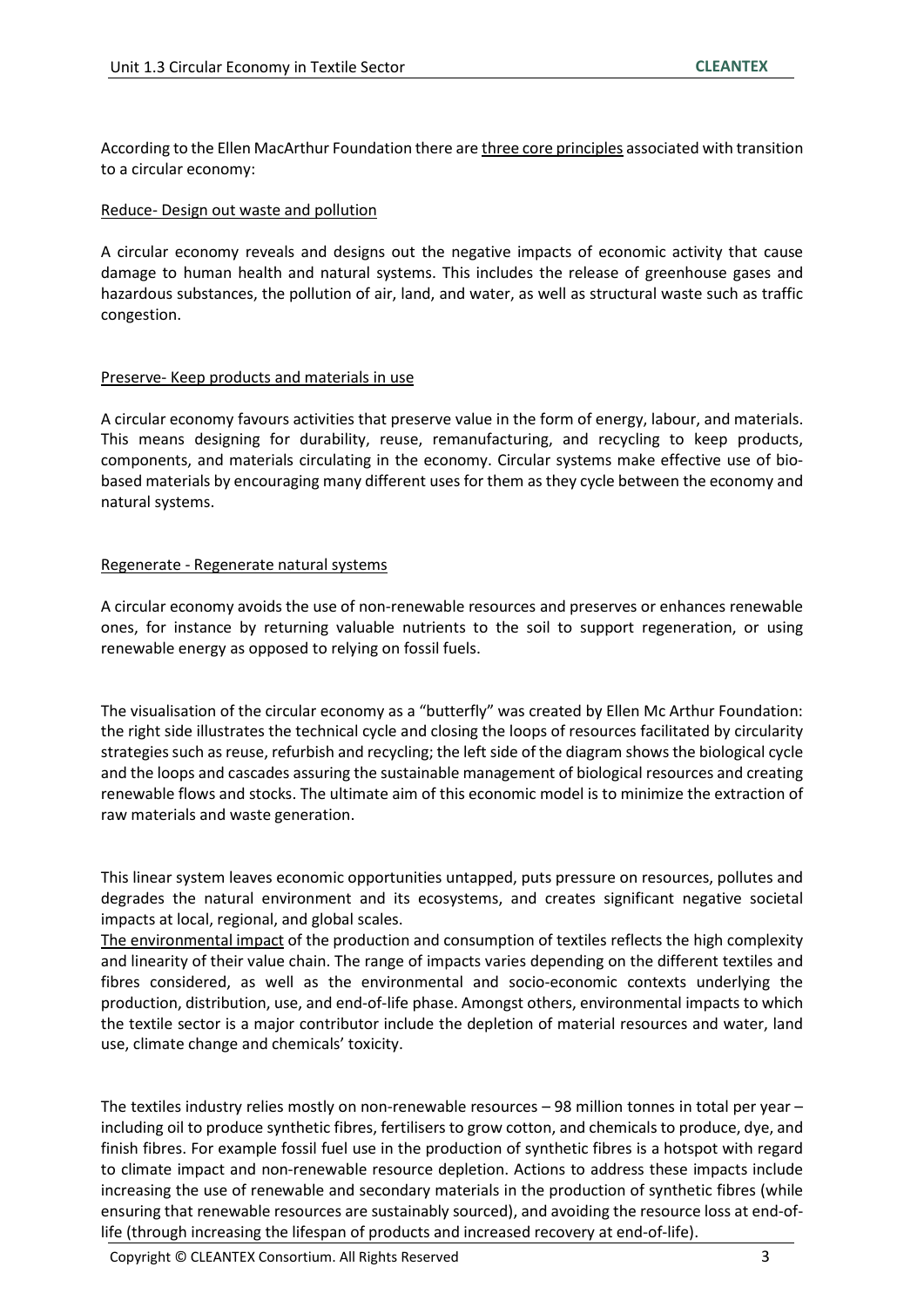Textile production requires an large amount of water, it's estimated that the global apparel industry consumes some 215 trillion litres of water per year.

Value chain stages that are significant consumers of water are raw material production, bleaching, dyeing and finishing in textile production, and use (laundering), while high water use in fibre production is due to the high levels of water required in growing cotton.

For example Levi Strauss found that more than 3,000 litres of water is used during the full production cycle of a single pair of jeans. Of that amount, 49 percent is used to grow cotton, and 45 percent by customers when they wash their jeans. The remaining 6 percent is used during the manufacturing process of the cloth.

Chemicals are used in virtually all textile production processes, from fabric preparation and bleaching to finishing. Although at the legislative and regulatory level the use of permitted chemicals is well controlled (e.g. REACH regulation in Europe), the pollution load of these chemicals is still a major problem, especially for water treatment. It is estimated that between 1.5 and 6.9 kg of chemicals are used in the production of 1 kg of garments meaning that the amount of chemicals used is greater than that of the textile product itself. Hence, the development of technologies to reduce chemical consumption, and generate as low a pollution load in effluents as possible, is critical.

Textiles are estimated to account for approximately 9% of annual microplastic losses to the oceans. These microfibres end up in the ocean and other bodies of water, where they potentially have an effect on aquatic life, birds and even humans (given their potential to be passed up the food chain).

The climate impact of the global apparel industry is substantial, with over 3.3 billion metric tons of greenhouse gases emitted across the value chain per year.

The wet processing stages of dyeing and finishing are especially energy intensive, as large volumes of water need to be heated. Greenhouse gases emissions during the use phase of textiles are also significant. Washing and drying clothing alone are estimated to account for 120 million tonnes of CO2 equivalent.

Land use is one of the main drivers of loss of biodiversity worldwide, responsible for nearly two thirds of the world's terrestrial surface having declined beyond a "safe" level in terms of biodiversity intactness within planetary boundaries. Land use associated with global apparel is strongly weighted towards the fibre production stage.

Today's textile system also has socio-economic impact:

Damage to human health: textile workers who come into direct contact with the chemicals bear the brunt of the toxicity and cancer risks, but chemicals discharged into rivers affect local communities and contaminate drinking water, while chemicals in textiles coming into contact with human skin can put the wearers at risk.

Social risks can be related to high cost and time pressures are often imposed on all parts of the supply chain which can lead to workers suffering poor working conditions with long hours and low pay. Unacceptable working conditions and some instances of modern slavery and child labour have made cotton cultivation and textile production the focus of NGO campaigns and significant media attention.

Next section is focused on the transition to from a fast to a circular fashion system.

#### What is Fast Fashion?

There is not an official definition of fast fashion, it can be described for example as the mass production of clothes that represent the latest trends at high speeds and low costs to maximise profits.

The definitions can vary, however they all have the same four base elements that underpin fast fashion, being cheap, quick, trendy and mass produced.

A transition to circular economy model is necessary to tackle the damage of the fast fashion industry. Organizations and clothing manufacturers are moving towards "circular fashion" practices.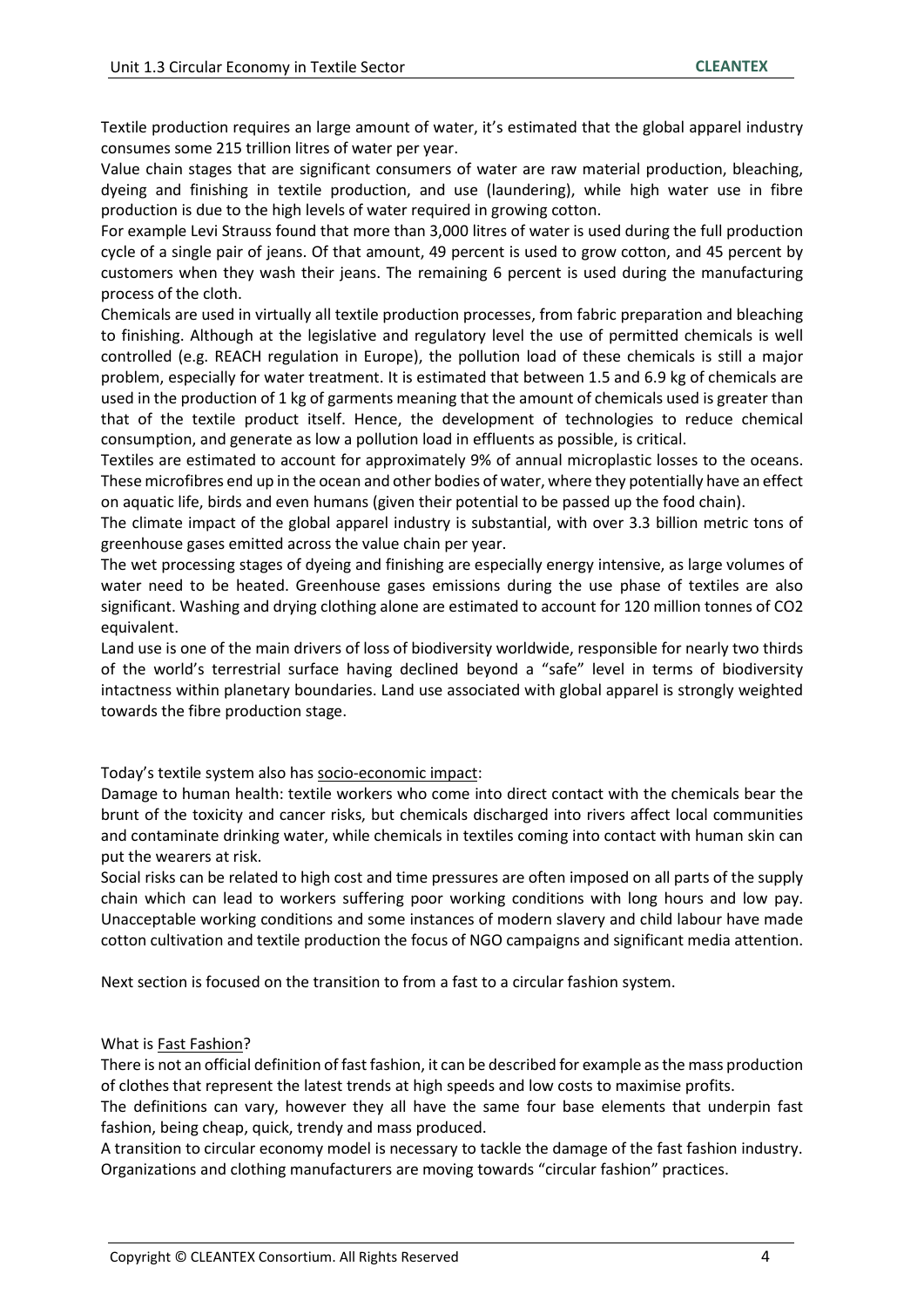Circular fashion, prioritizes source reduction, as well as adaptive reuse of clothing products. Instead of ending up in a landfill, circular fashion strategies involve repurposing and reusing clothing and fabric for other purposes.

A circular fashion industry is defined as a regenerative system in which garments are circulated for as long as their maximum value is retained, and then returned safely to the biosphere when they are no longer of use: the fashion products should be designed with the notion of resource efficiency, nontoxicity, biodegradability, and recyclability in mind. They should also be sourced and produced with priority given to recyclable sources and ethical practices.

The concept 'circular fashion' was first invented and used in 2014 by Dr. Anna Brismar, Head and Owner of the innovative consultancy Swedish firm Green Strategy and Felix Ockborn, Sustainability Manager of H&M. As defined by Dr. Brismar, the concept 'circular fashion' is based on the main principles of circular economy and sustainable development, and relates to the fashion industry in a wide sense, i.e. not only to fashion but also apparel, sportswear and outdoor wear, however, garments is one of the main focus area.

Green Strategy, has identified sixteen key principles to support and promote a more circular and sustainable fashion, apparel and textile industry:

The first 13 principles are defined from a producer's perspective, and the other three are relevant to the consumer's perspective.

Wide range of goals are identified to foster a transformation of the textile industry and the transition towards a circular textile economy. They can be summarized as:

#### Inputs for textiles are safe, recycled, or renewable:

The first objective refers to moving to material inputs, including fibers and chemicals used in textiles production, that are (1) safe for both workers and consumers, and (2) either renewable (such as cotton or wood-based fiber sourced using sustainable agricultural practices) or recycled (either synthetic or natural fibers), or both (such as recycled plant-based fibers). The first element, safety, involves ensuring substances used in production don't pose health concerns for workers, and products don't pose the threat of releasing hazardous substances or microfibers throughout use. The second component sets out to reduce and eventually eliminate the use of virgin non-renewable resources.

#### Textiles are kept in use for longer:

The second objective concerns the degree to which textile products, in particular clothing, are utilized and involves both production and consumption

Underutilization can occur in a few different stages, for example, when items remain unsold in warehouses or stores, left unused in wardrobes, or are discarded by consumers while still in good condition. It means that:

1) all products that are made are used, and excess stock is minimized and never destroyed;

2) all products are used repeatedly and for long periods of time, instead of being left unused or thrown away prematurely.

#### Textiles are recyclable and recycled at end-of-use:

When textiles cannot be used or reused any longer, they should be collected and recycled. Mechanical recycling is currently the most common way of recycling textiles, where fabrics are deconstructed into fibers that can be used to make new yarn. Chemical recycling of textiles, though still under development, uses chemical processes to dissolve synthetic or natural fibers so they can be used as new feedstock. Increasing recycling rates will require change throughout the value chain: textiles must be designed to be easy to disassemble and recyclable in an economic way, consumers must dispose of them properly, and collection/sorting systems must effectively separate different textile waste streams to avoid cross contamination in recycling and increase upcycling (a process where waste or useless products are converted into new materials or products of equal or better quality or a higher environmental value).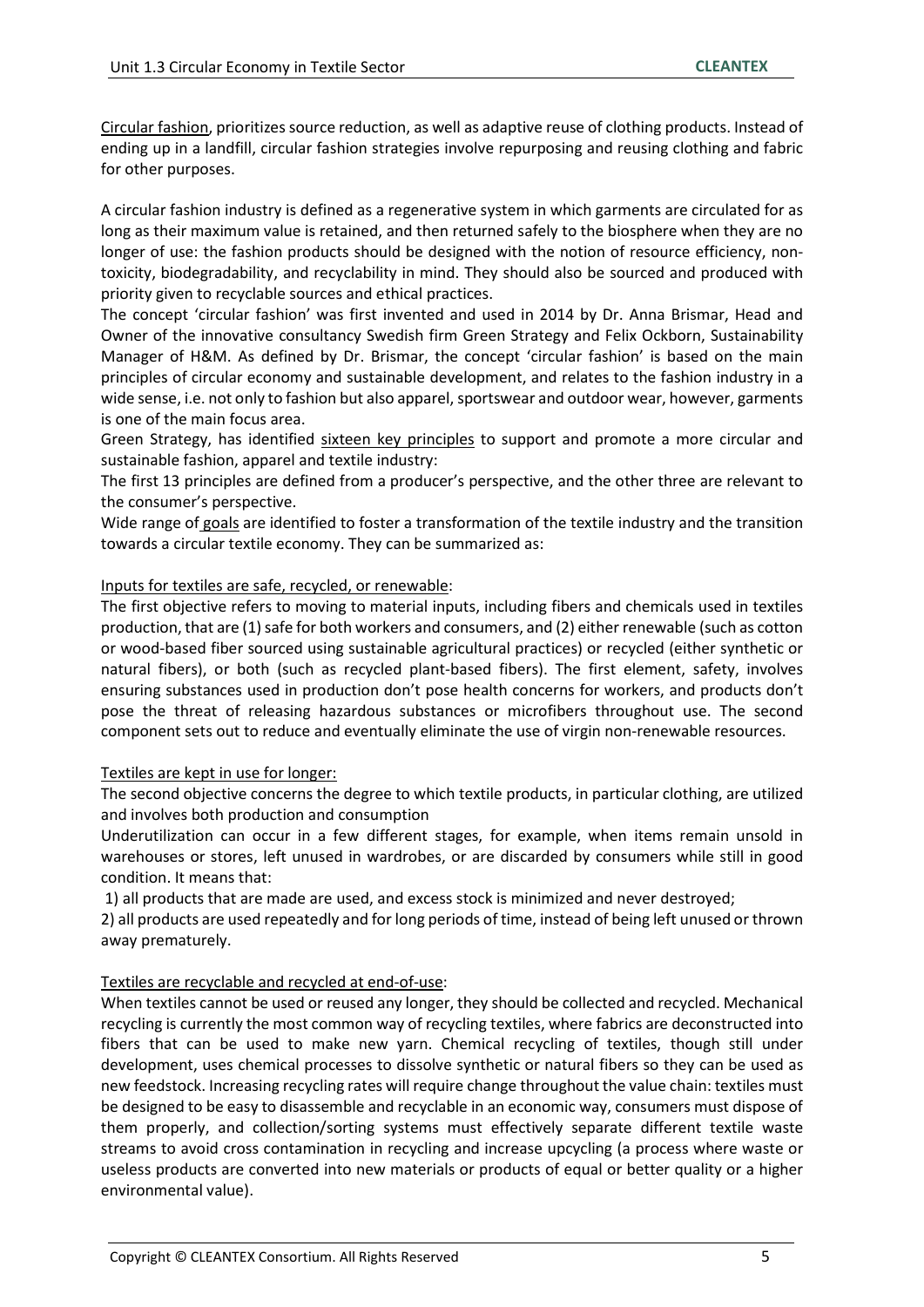For the design to be considered circular the product must be:

Designed so that its components can be separated to facilitate their disassembly or repair and to facilitate the action of reassembling, reusing and eventually recycling the material at the end of its useful life.

Designed with quality materials and with a timeless style to maximize its durability, longevity and attractiveness for many users (depending on whether during its useful life it goes from one user to another, and to new users).

Designed on demand, custom-made, to be created in a more efficient way for its specific user in terms of fabric, material, style and fit, thus increasing its perceived value and likely useful life.

For the manufacturing process to be considered circular, the product must be:

Produced with non-toxic, high quality and preferably biodegradable materials, so that their components can be safely biodegraded and composted at the end of use; or produced with non-toxic synthetic materials that can be effectively recycled, such as recyclable polyester.

Produced in such a way that all waste generation is minimized during the manufacturing process in the textile factory and all left over material in the cutting, tailoring, dyeing and finishing processes can be recovered and reused as raw material for other processes and other articles, thus minimizing the extraction and use of new virgin raw material.

Produced, transported and marketed using renewable energy such as wind or solar whenever possible and using water and other resources efficiently and safely during production and distribution;

#### Taking into account the extension, durability and end of life of the product:

It can be used by multiple users throughout its useful life through exchange, loan, rental, redesign or second-hand services, thus extending its useful life;

It can be recovered and recycled safely and effectively, so its components are used as raw material for the manufacture of new products or are biodegraded and converted into biological nutrients for microorganisms in the soil.

Circular economy in textile industry is beneficial to business and economy, citizens and society and regenerates the environment.

The most environmental benefits can include:

Lower GHG emission: for example using low-carbon materials and production processes (including renewable energy and energy-efficiency measures) would further reduce the GHG emissions of a new system.

Reduced consumption of virgin, non renewable materials and of energy: it can be obtained by high rates of clothing utilisation, improved recycling, and reduced waste in production

No leakage of hazardous substances into the environment: substances of concern would be phased out, reducing the negative impacts of polluted wastewater and soil, and the accumulation of hazardous substances in the environment.

#### Benefits for citizens and society

Positive health impact: safe and healthy material inputs into textiles production would not leave workers exposed to substances hazardous to their health, and would reduce health risks for everyone wearing clothes.

A circular economy for textiles will have a complex effect on decent work, shifting employment from farming and manufacturing to later stages of the value chain such as repair, resale, sorting and recycling. It provides the potential for higher quality jobs, especially for informal workers, improving working conditions and safety, as well as wages and social security.

At the same time a close cycle of production and consumption favour the increase in productivity.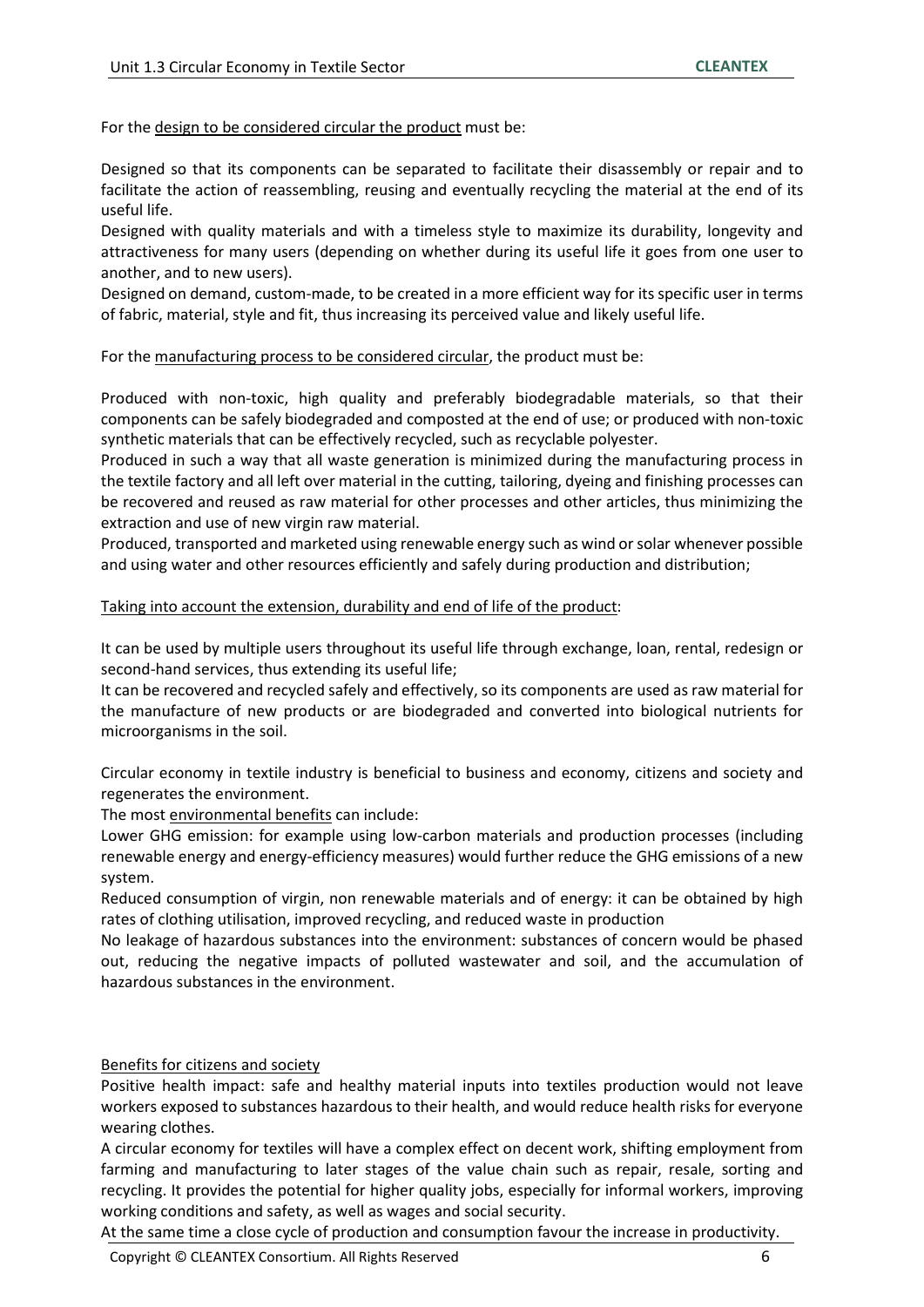The vision of a new textiles economy – creating clothing that by design circulates in a system that maintains its value – is a powerful spur for new ideas that would redirect the focus of innovators. These innovations would help the textiles system to become more circular, by developing new and improved materials, processes, and services.

Despite significant opportunities, barriers that impede the advancement of circular economy in textile can be faced, they are classified as:

Technological: chemicals additives can compromise the quality and safety of recycled output, fiber blends are challenging to recycle;

Market/economic: due to globalization and many partners in the fashion industry, it is more difficult to create a completely circular/sustainable chain.

Much of the fashion industry has not yet realized that everything starts with product designs that are less harmful to the environment, and there is a lack of conscientious fashion design professionals.

Cultural: sustainability is not consumers' most important purchasing decision driver. Institutional/ Regulatory: lack of support from governments to create openness, guide efforts, and reduce costs, to implement more ecological solutions.

Last section is dedicated to initiatives and platforms towards Circular Economy in textile:

PACE is a public-private collaboration platform for global leaders and their organizations to accelerate the transition to a circular economy at a scale that can improve human and environmental well-being for current and future generations.

Ellen MacArthur Foundation, an international charity, committed to the creation of a circular economy that tackles some of the biggest challenges of our time, such as climate change and biodiversity loss.

In May 2017 it launched Make Fashion Circular, an initiative that brings together leaders from across the fashion industry to work with cities, philanthropists, NGOs, and innovators. The aim is to lead international efforts to stop waste and pollution in fashion by creating a circular economy for the industry, where products (apparel, footwear and accessories) are used more, are made to be made again and are made from safe and recycled or renewable inputs.

Several platforms address sustainability in textile production, they include:

Alliance for sustainable action, European Clothing Action Plan (ECAP) and Global fashion Agenda:

the first is an initiative of United Nations agencies and allied organizations that works to support coordination between UN bodies working in fashion and promoting projects and policies that ensure that the fashion value chain contributes to the achievement of the Sustainable Development Goals' targets, ECAP aimed to embed a circular economy approach across Europe for the clothing sector.

This LIFE funded project explored production, design, public procurement, sustainable consumption, collection, recycling and reprocessing as a means of waste minimisation and effective waste recovery. At last Global fashion Agenda is a leading global forum on fashion sustainability founded in 2016 and anchored around Copenhagen Fashion Summit, the world's leading event on sustainability in fashion for industry decision-makers. Global Fashion Agenda advances a year-round mission to mobilise the international fashion industry and community to transform the way we produce and consume fashion.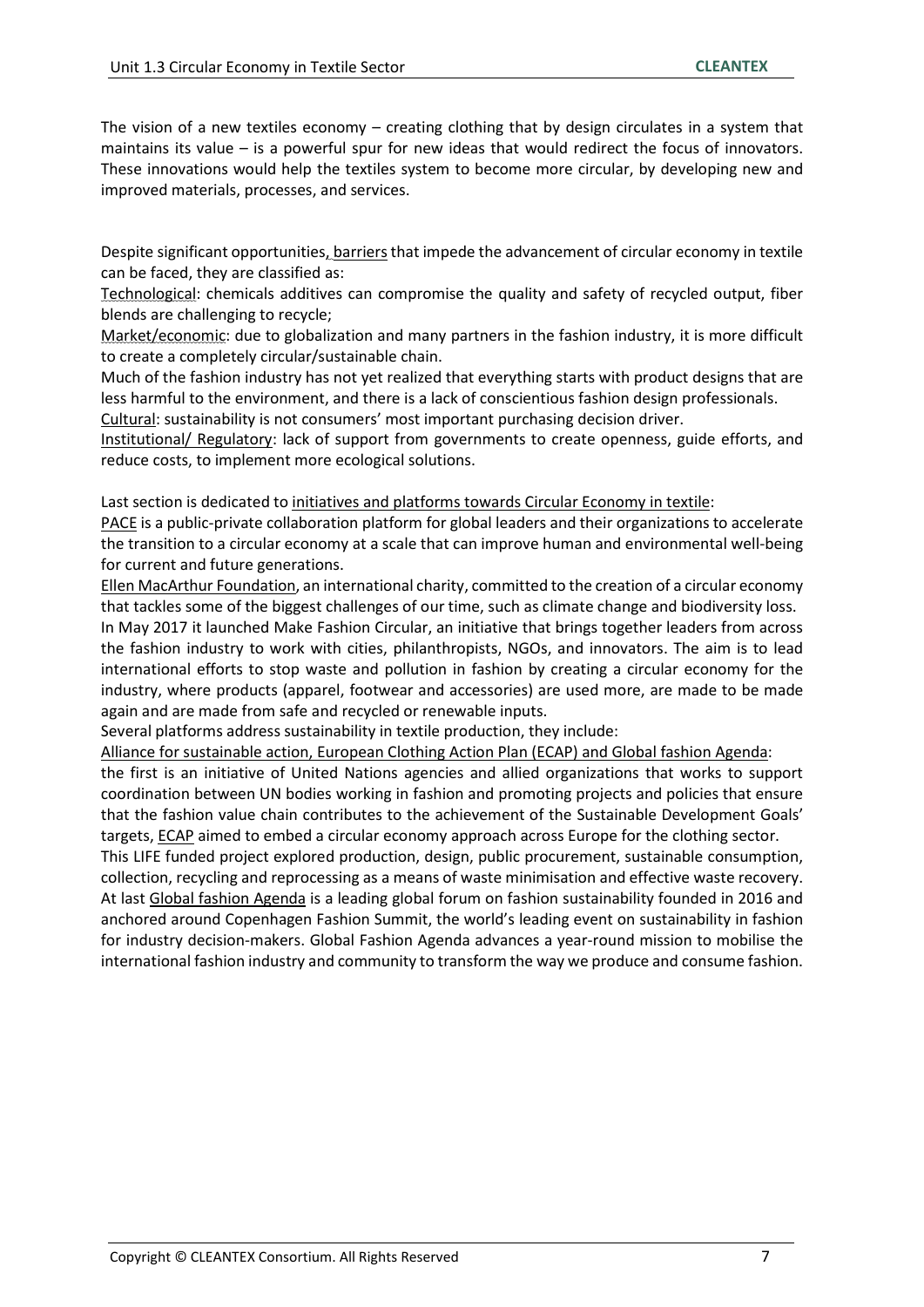### USED AND INTERESTING REFERENCES

- Winans K et al. The history and current applications of the circular economy concept. Renewable and Sustainable Energy Reviews 68 (2017) 825-833
- Saraitli F. Linear Economy versus Circular Economy: A comparative and analyzer study for optimization of economy. Visegrad Journal on bioeconomy and Sustainable development 6 (2007), 1, 31.34
- Thevenon, F., et al., Plastic debris in the oceans: The characterization of marine plastics and their environmental impacts – Situation analysis report (2014),
- Watts, A.J.R., et al., Ingestion of plastic microfibers by thecrab Carcinus maenas and its effect on food consumption and energy balance (2015);
- Eriksen, M., et al., Plastic pollution in the world's oceans: More than 5 trillion plastic pieces weighing over 250,000 tons afloat at sea (2014)
- Van Cauwenberghe, L., and Janssen, C. R., Microplastics in bivalves cultured for human consumption, Environmental Pollution Vol. 193 (2014), p.65
- Towards the Circular Economy Economic and business rationale for an accelerated transition Ellen MacArthur Foundation – 2013 https://www ellenmacarthurfoundation org/assets/downloads/publications/Ellen MacArthur Foundation Towards the Circular Economy vol 1 pdf
- A New Textiles Economy Redesigning fashion's future Ellen MacArthur Foundation 2017 https://www ellenmacarthurfoundation org/assets/downloads/publications/A New Textiles Economy\_Full Report\_Updated\_ 1 12 17 pdf
- Report UNEP: Sustainability and circularity in the textile value chain (2020) https://buildingcircularity.org/textiles/
- Koszewska M. Circular economy Challenge for the textile and clothing industry. AUTEX Research Journal, Vol. 18, No 4, December 2018
- Circular Economy in Textiles and Apparel, 1st Edition, Editor Subramanian Muthu, 2018, 9780081026304
- Circular Economy Action Agenda –Textile. Platform for Accelerating the Circular Economy (PACE), in partnership with Accenture
- Pulse of the fashion industry 2019 https://www.globalfashionagenda.com/publicationsand-policy/pulse-of-the-industry/
- Putting Circular Textile to work https://www.circle-economy.com/resources/puttingcircular-textiles-to-work-2
- De Aguiar Hugo A. et al. Can Fashion Be Circular? A Literature Review on Circular Economy Barriers, Drivers, and Practices in the Fashion Industry's Productive Chain. Sustainability 2021, 13, 12246